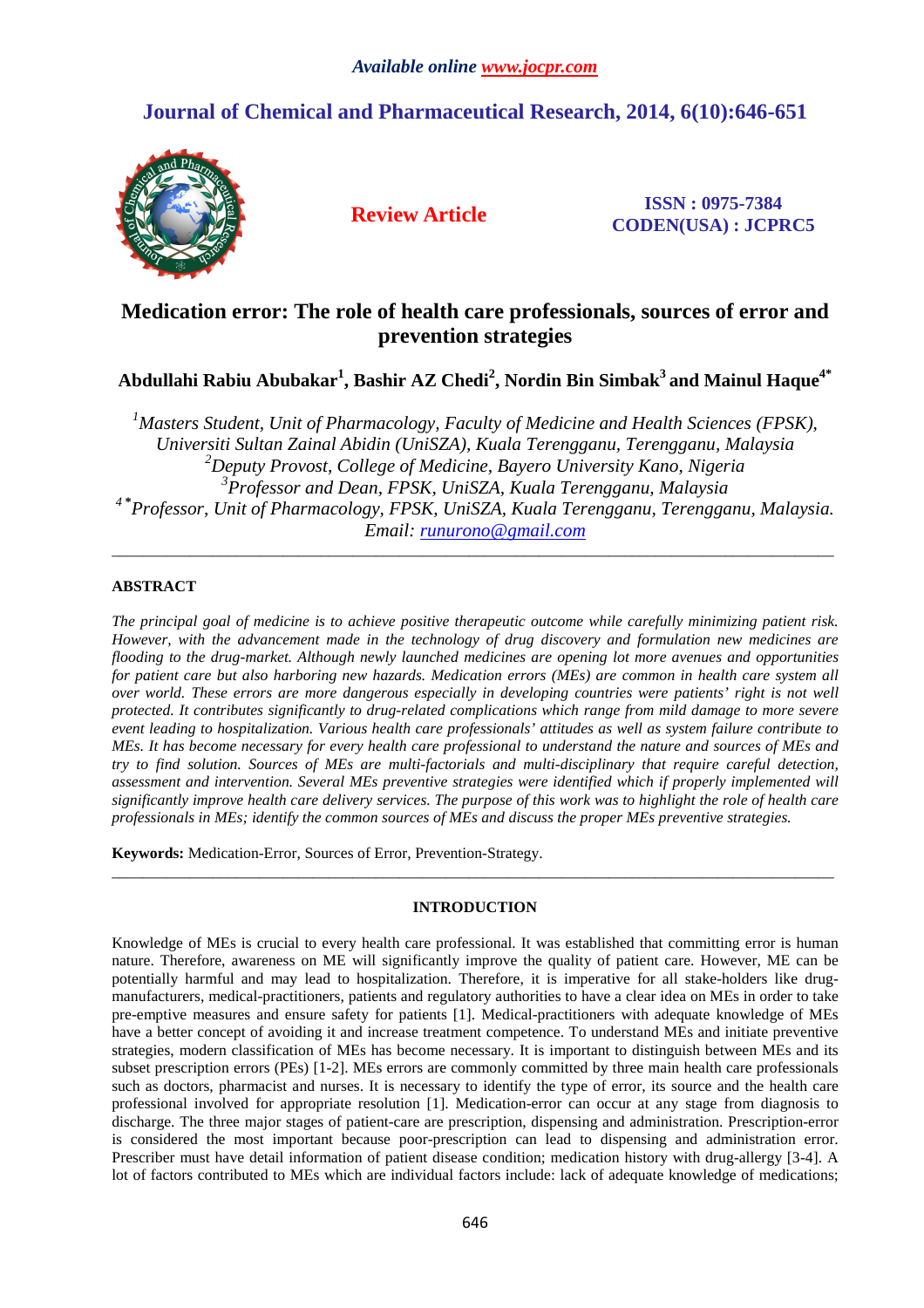lack of understanding MEs; not adhering to work procedures; fatigue; hurry. System failure include inadequate staffs; poor working environment; insufficient stock; and use of complex procedure [5-7]. It is generally recommended that clinic, pharmacy and ward environment be well equipped and made conducive for smooth and effective patient care.

*\_\_\_\_\_\_\_\_\_\_\_\_\_\_\_\_\_\_\_\_\_\_\_\_\_\_\_\_\_\_\_\_\_\_\_\_\_\_\_\_\_\_\_\_\_\_\_\_\_\_\_\_\_\_\_\_\_\_\_\_\_\_\_\_\_\_\_\_\_\_\_\_\_\_\_\_\_\_*

Study has shown that prescription-error is the major source of MEs which account for 70% of the error detected; also 4 in every 1000 PEs identified in teaching hospital had potential to cause adverse drug reactions (ADRs) [3]. PEs often considered as preventable source of treatment failure and increase cost [8]. PEs can be committed by medical-doctors of all level, but it is more common with juniors which may vary from 2 to 514 errors per 1000 prescription [5]. As a part of quality assurance procedure, pharmacist should detect and address all PEs. Pharmacist is also responsible for prevention of administration errors with proper dispensing. This can be achieved through effective communication with nurses and proper patient counseling [6]. It is important to extend the knowledge and intervention with regards to MEs to community practice because errors also exist in community. MEs causes injury in 1.5 million patients and increases the cost of health care in USA by 3.5 billion US \$ every year [9]. Research have shown that about 44,000 to 98,000 patients lost their life every year due to ADRs, out of these more than 7,000 was attributed to MEs [10].

## **Definitions of Terms**

**i. Underreporting of MEs**: MEs have suffered serious problem of underreporting over years; research have shown that 95% of MEs were not reported due to fear of a number of consequences [11]. Majority of health care professional has a preconceived idea that reporting will not add any benefit to the patient [12]. Similarly, medicalpractitioners believe reporting of MEs will tarnish their image and result in patient loss of confidence, there was also fear of punishment from superiors or termination of appointment [12]. Review carried out in Iran reported that reasons for underreporting MEs includes personal fears, administrative barriers, and complexity of the reporting process [13]. Similarly, 100% of studies stated that ignoring to report was the most important barrier. Nursing students revealed that fear of decreasing evaluation scores had the highest importance. Additionally, authorities mostly focused on individual fault rather than system failure [13]. The aim of this study is to highlight the role of health care professionals in MEs, identify the common sources of MEs, and discuss the proper MEs preventive strategies.

**ii. Medication**: Refers to medicinal product which possess biological activity, alone or containing additives, it may be active drug molecule or pro-drug which act only when converted to active metabolite, it may also be cellular elements [1]. Several compounds and mixtures are considered as medicine including diagnostic media, blood products, and viruses for gene therapy, stereoisomers, as well as chemical and biological contaminants [1]. However, medications do not include the use of chemicals for non-diagnostic purposes e.g. use of phenylephrine to study baroreceptors reflexes in physiological and pharmacological experiments [1].

**iii. Prescription**: Is a written order containing the detail explanation of the medicine such as dosage form, dose, frequency of administration, route of administration, and duration of treatment; also details of patient, hospital, name and signature of the prescriber [1].

**iv. Error**: Error can be described as mistake that occur due to ignorance, hurry, complacency or an over sight in communication, writing, and calculation during treatment process; it also involves use of wrong procedure or incomplete plans to achieve particular treatment objectives [1].

**v. MEs**: MEs can be described as mistakes that occur during manufacturing, compounding, prescribing, dispensing or administration of medicine and related products which has potential to harm the patient [1, 4, 14-15]. MEs can occur during any of the routine treatment stages from diagnoses up to the time the patient is discharged; therefore, it is important to identify the root cause of MEs in order to prevent it.

**Modern Classification of MEs**: In order to properly classify MEs, several factors need to be taken into consideration. Methods used in categorizing MEs include contextual, modal and psychological classification [1, 16]. Contextual classification categorizes MEs according to the type of medicine, specific time it occurred, patient involved and place where it occurred. Modal classification concentrates on the manner and means through which MEs occurred. Finally psychological classification focused on the type of patients involved and tries to establish the event leading to MEs [1]. Generally, six type of medication occur in practice including prescribing fault, PEs, transcription error, dispensing error, administration error and across setting error [16-17]. However, this article limits its scope to three major types of MEs namely: PEs, dispensing error and drug administration error that involves directly the role of major health care professionals.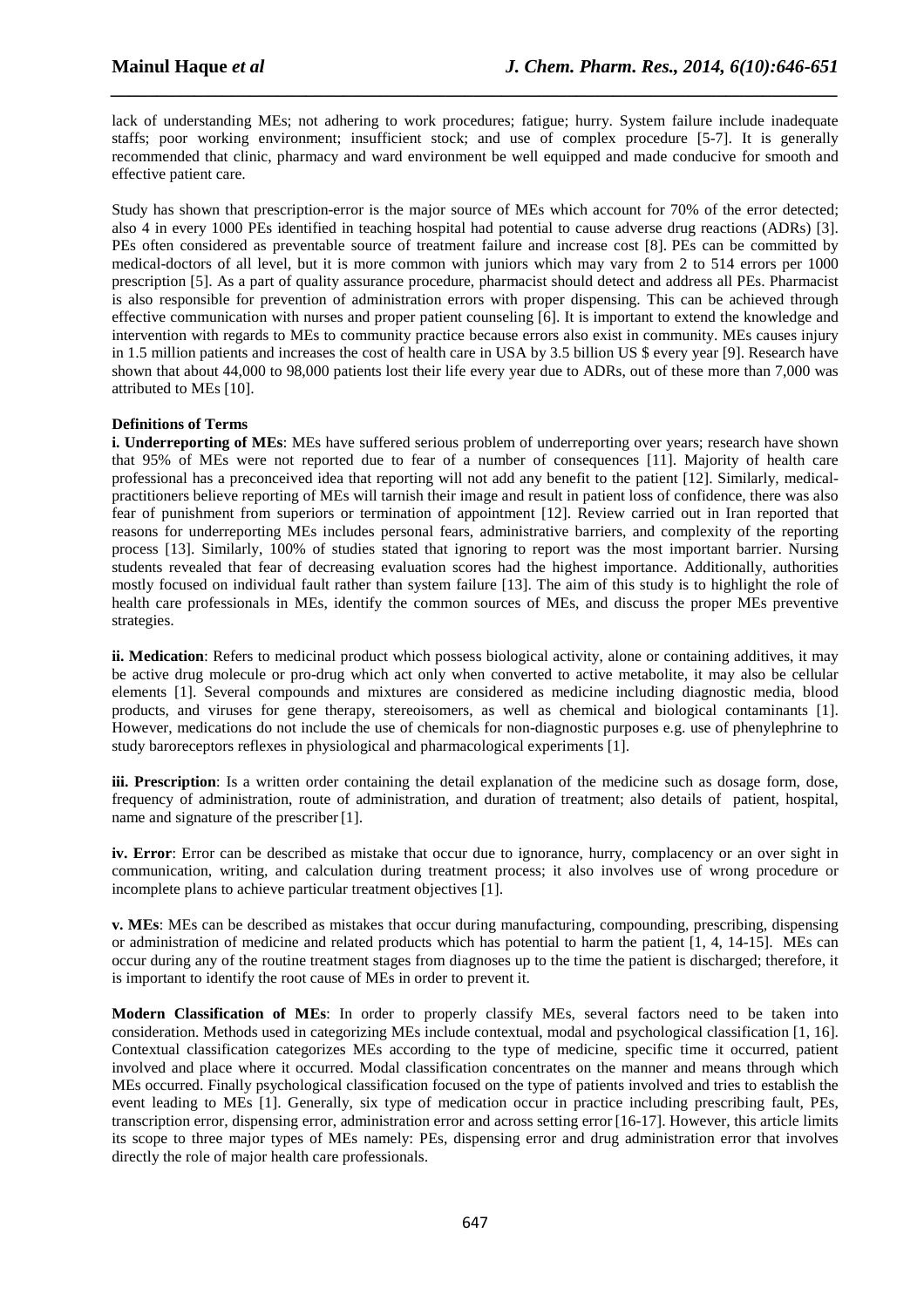### **The Role of Health Care Professionals**

**i. The Role of Prescribers in PEs**: PEs occur when prescribers' written order is not balanced, incomplete or contains incorrect details normally expected to be clearly written by the prescriber; it may involve inappropriate choice of medication, wrong dosage or dosage regiment which can potentially injure the patient [18]. "PEs occurs when as a result of a prescribing decision or prescription writing process, there is an unintentional significant (1) reduction in the probability of treatment being timely and effective or (2) increase in the risk of harm" [2, 18]. PEs usually occur in two major processes involved in prescribing medicine, first is decision making in choosing the best drugs for the patient, here the prescriber need to check patient overall history and thorough physical examinations; failure to do that may lead to irrational prescribing [1]. Secondly, during writing, prescriber may come up with the best drug but presented it in an inappropriate manner; make an omission, repetition or substitute the intended drug; use complex abbreviations e.g. SC (subcutaneous) which may be mistaken for SL (sublingual); omission of zero before decimal also contribute to PEs (e.g. .1mg may be mistaken for 1mg) [9]. According to WHO, hurry is another cause of PEs, most of the doctors in developing country spent less than 60 seconds in writing medication and counseling the patient; lack of concentration due to long patient queue or crowded environment; verbal and telephone prescription order have significantly contributed to PEs [9].

*\_\_\_\_\_\_\_\_\_\_\_\_\_\_\_\_\_\_\_\_\_\_\_\_\_\_\_\_\_\_\_\_\_\_\_\_\_\_\_\_\_\_\_\_\_\_\_\_\_\_\_\_\_\_\_\_\_\_\_\_\_\_\_\_\_\_\_\_\_\_\_\_\_\_\_\_\_\_*

**ii. The Role of Pharmacist in Dispensing Errors (DEs)**: This is due to incorrect medicine supplied to patient. Usually, it happened as a result of discrepancy between prescription and medicine supplied by pharmacist; right drug may be supplied but with wrong dosage, dosage regiment, route of administration or supplied to a wrong patient [6]. DEs are of three types including failure to detect and resolve PEs, failure to detect manufacturers' error, and inadequate patient counseling. DEs are considered as failure in quality assurance and pharmaceutical care which are the primary responsibility of pharmacist team [6]. However, when it comes to medicine, pharmacy is the control center, as careful assessment of prescription and accurate dispensing can safeguard patient from all types of MEs [6]. DEs may also include wrong quantity or volume, wrong expiry date, omission or inclusion of unnecessary items. Study reported that the prevalence of DEs as 0 - 45% [6]. The incidence of DEs should consider not only the reported cases but the whole dispensing process [6].

**iii. The Role of Nurses in Drug Administration Errors (DAEs):** DAEs happens when drug is administered not according to the prescription order; also due to the failure to detect and resolve errors committed during prescription, transcription, dispensing and finally drug administration [7, 19]. Prevalence of DAEs can be determined by measuring its rate of occurrence. Observational method was the best tool employed [7]. Studies have revealed that the prevalence of DAEs ranges from 14.9% to 32.4% [7, 20-21]. Similarly the rate of error committed with intravenous medicine was higher compared to other medications [7]. Furthermore, it was established that DAEs is commonly associated with wrong calculation. Appraisal reported that the rate of error committed with intravenous drugs was 88 in every 100. Similarly, use of wrong frequency occurred in 21.6 in every 100 doses and the rate of omission of dosages was 8.1 to 50 in every 100 doses [7]. In general, the average rate of DAEs quite high therefore, it is essential to detect and correct all forms of MEs [7].

#### **Sources of MEs**

**i. Sources of PEs:** PEs may arise from any of the procedures involved in prescription. Poor diagnoses, wrong medication, wrong dosage, wrong dosage regiment and wrong timing are the major contributors [2, 5]. In addition, prescribing to the wrong patient, prescribing without the patient's consent, off-label use of drug, failure to consider concurrent disease or concurrent treatment causes PEs [2, 22]. Furthermore, lack of accuracy, illegible writing, confusing brands names, incomplete writing and use of complex abbreviation significantly contribute to PEs [5, 22]. Similarly, individual nature of patient is very important including medical history, body size, weight and genetic variation. Research have shown that unintended omission of drug or dosage regiment accounts for  $15 - 59\%$  of PEs, wrong or incomplete medical history was found to harm 33.3% of the patient taking at least four drugs, moving patient from one hospital ward to another also contribute to PEs [5]. According to the theory of human error, PEs mainly depend on individual skills but also significantly contributed by failure of the system such as poor working environment, use of complex procedure and large number of patients [5]. The contribution of human factor and individual skills is very important. Lack of feedback among health care professionals plays a vital role in PEs. Therefore, it is necessary for pharmacist and nurses to give feedback to the doctor in case of any doubt regarding information [5]. Mutual understanding among health care professional is necessary, lack of cooperation may generate cascade of event leading to ADRs. Sometimes it may become necessary to evaluate the knowledge, attitude and practice towards PEs of individual prescriber, working condition, and stress level. It is important to note that prescription process does not end at generating prescription; there is also need to monitor the patient [23]. PEs is strongly associated with junior doctors, hence they should be well supervised and their working condition needs to be standardized [23].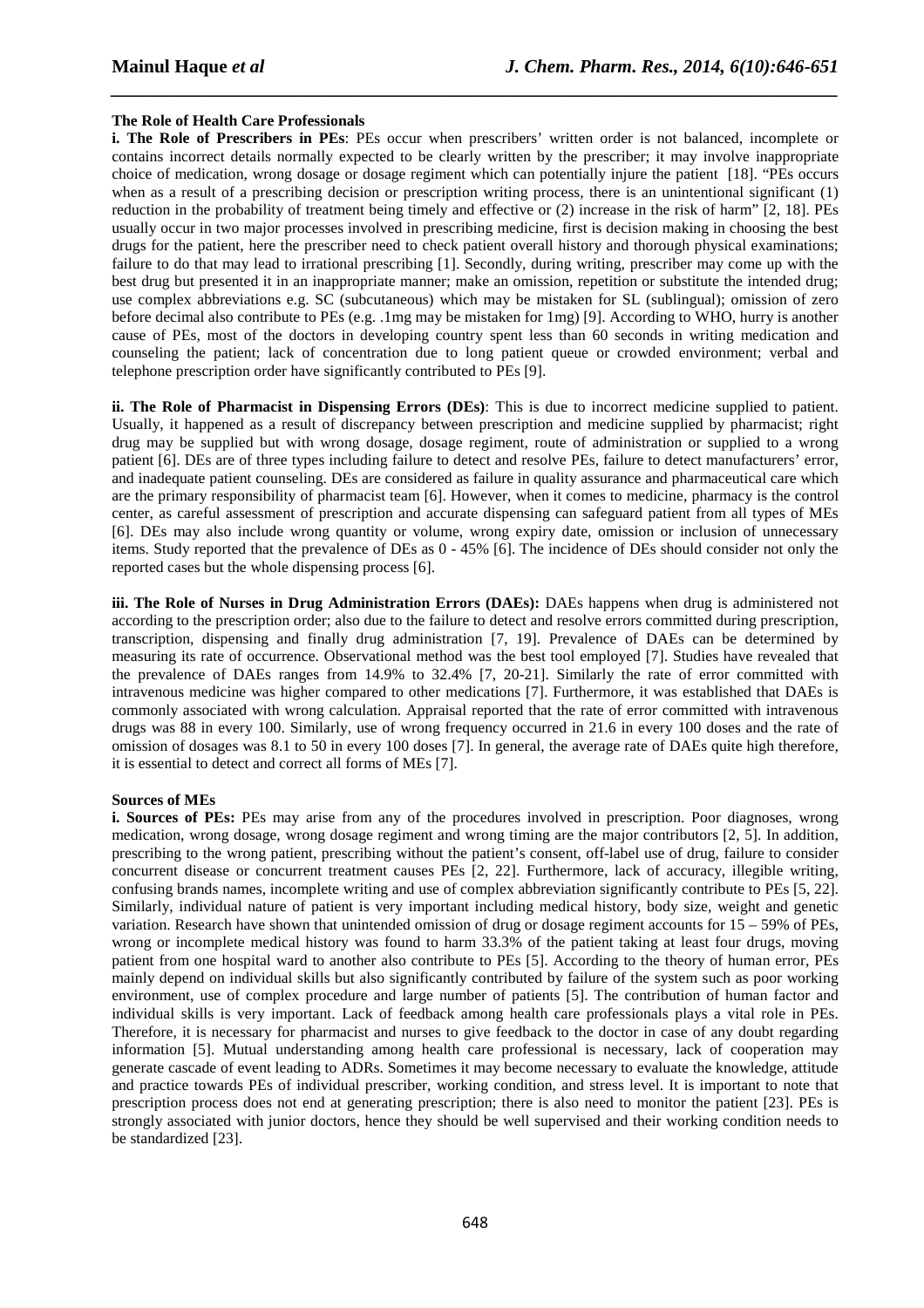**ii. Sources of DEs:** DEs may be committed by any of the pharmacy staffs but pharmacist is solely responsible for any error that occurred in the pharmacy. It was established that source of DEs can be detected using semi-structured questionnaire; this involved conducting survey to evaluate the attitude and opinion of practicing pharmacist [6]. Survey conducted in UK hospital reported up to 106 different causes of DEs; the most common sources of DEs were categorized as busy schedule (21%), shortage of staffs (12%), interruptions (9.4%), time limitation (11%), soundalike / look-alike medicine (8.5%), and fatigue (11%) [6]. Another study conducted in Danish reported similar findings[24]. Survey carried out on pharmacist revealed that DEs were due to nature of drugs involved (10%), poor organization (37%), poor prescription (17%), and lack of patient cooperation (4%), as well as in-experienced staffs (30%) [6]. Studies have shown that dispensing wrong strength, failure to confirm doubtful information from prescriber, failure to supply complete dose for the duration of treatment, cutting of medicine from the strips which remove vital information like expiry date causes DEs [2, 22]. Research conducted in USA indicated that majority of DEs were due dispensing drug with possibility of drug interaction. This is usually attributed to telephone prescription order and too much work load in the pharmacy [25]. Lack of standard operating procedure, scanty dispending materials, scarce staffs and poor working environment are the major sources.

*\_\_\_\_\_\_\_\_\_\_\_\_\_\_\_\_\_\_\_\_\_\_\_\_\_\_\_\_\_\_\_\_\_\_\_\_\_\_\_\_\_\_\_\_\_\_\_\_\_\_\_\_\_\_\_\_\_\_\_\_\_\_\_\_\_\_\_\_\_\_\_\_\_\_\_\_\_\_*

**iii. Source of DAEs:** DAEs are divided in to three including individual health care professional failure, system failure, and problem of underreporting [7]. Standard medication procedure, adequate drug administration tools as well as standard time table for administering drug are necessary for a successful treatment. Nurses are mostly associated with DAEs; although doctors and pharmacist has some contributions. Nurses poor knowledge and concentration; complacency; work load and lack of understanding of errors [7]. Common errors committed by nurses include use of wrong-patient, wrong-dosage, wrong-time, wrong-calculations. Equally, wrong-drug, error in drawing up the medicine, introduction of contaminants, combining incompatible medicines, wrong-dilution, and offlabel use of drug significantly contribute to DAEs [2, 7, 22]. System failure includes poor hospital and ward environment, bureaucratic operation system, ineffective means of communication, inadequate staffs and equipment [7]. Presently, more attention is given to system failure rather than individual failure in eradicating sources of DAEs. Underreporting of DAEs often lead to more error; reporting of DAEs will actually triggers to develop ways and means to prevent MEs. Many factors were established to be the cause of underreporting, include fear of punishment, loss of confidence by patient and complexity of reporting procedure [7].

## **Prevention Strategies**

Prevention of MEs targets the individual health care professionals' failure, system failure and incidence of underreporting. Three preventive measures were employed in tackling MEs including strategy to improve medication safety, strategy to reduce MEs as well as MEs reporting and feedback.

**i. Strategy to Improve Medication Safety:** The first step to avoid MEs is to increase medication safety by providing all the necessary information which includes reference books, journals, and tools like internet in the hospital with cooperative work-setting and satisfactory level of workforces. Committee on Quality of Health Care in America (CQHA) has come up with plans to improve treatment process and ensure safety [26]. The plans made include providing standard prescription guidelines, providing adequate information to the patient, providing software for electronic prescription and drugs should be prescribed with generic names. PEs should be monitored by drug and therapeutic committee [8]. The committee also suggested that all drug and related products should be kept in the pharmacy. High risk medicines should be supplied to the wards only when they are required. Similar drugs and equipment must be separated; patient and nurses should be counseled adequately by pharmacist. Pharmacist should support drug and therapeutic committee to detect MEs and report [27]. Nurses must be provided with standard operating procedure, medication time table, watch and wall clock. Nursing staffs should keep all hazardous medical-product under lock and key. There should be strong cooperation among health care professionals. Nurses must be respected and consulted in terms of treatment progress. Finally each hospital should develop and adopt their own plan to minimise MEs [26].

**ii. Strategy to Reduce MEs:** Three methods were employed to reduce MEs associated with individual health care professionals and system failure including use of 'Bar coding-Bar code (BPOC), physician computer order entry (CPOE), and pharmacist clinical activities' [8, 28-29]. Bar coding scanner verifies that the prescriber, pharmacist or nurses are dealing with the right-patient, right-drug, in a correct dose, correct-time and correct-route of administration. This instrument is very efficient makes less than one error per million scans [28]. Prescriber usually apply Bar-code and relate a given prescription with a particular patient then forward to the pharmacist. Pharmacist dispenses the unit dose of the medication according to the bar-code and finally forwards to the nurse. Subsequently, nurse use the bar-code scanner and confirm the right-patient for medications [8]. CPOE involves the use of computer by prescriber to send prescription to the pharmacy using specific patient information. This system was established to reduce PEs by 83% [28, 30]. Another study indicated that CPOE has significantly reduced the incidence of ADRs due to MEs by 55% [8]. Physician usually diagnoses the patient, entered the summary of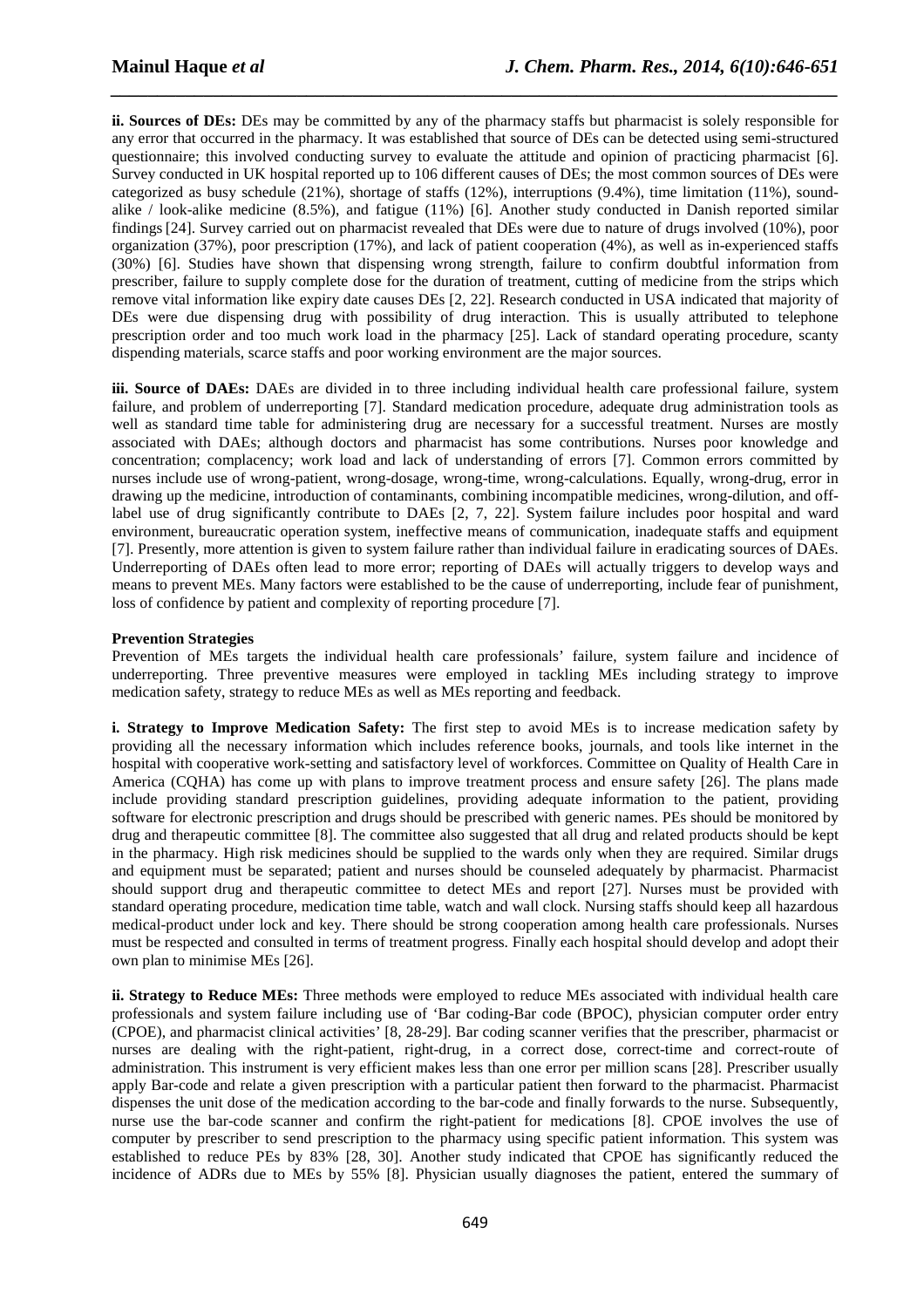diagnoses into the computer and recommends appropriate medications for the patient, the computer analyses the possibility of allergy, incompatibility and drug interaction based on the documented patient diagnosis and medical history. The final prescription produced usually contained the right drug at a right dose and dosage form for the intended patient [8, 28]. Pharmacist clinical activity is of paramount significance for quality assurance and ideal patient care; also their involvement in team of health care professionals will promote better patient care; and uphold rational use of medicine, detection and instant reporting of ADRs and MEs [8]. It is testified that presence of pharmacist during ward round by the medical-consultant reduces MEs up to 66% [8].

*\_\_\_\_\_\_\_\_\_\_\_\_\_\_\_\_\_\_\_\_\_\_\_\_\_\_\_\_\_\_\_\_\_\_\_\_\_\_\_\_\_\_\_\_\_\_\_\_\_\_\_\_\_\_\_\_\_\_\_\_\_\_\_\_\_\_\_\_\_\_\_\_\_\_\_\_\_\_*

**iii. MEs Reporting and Feedback:** Reporting MEs is very significant in assessing the type and nature of error committed as well as devising appropriate preventive measures. The reporting procedure should be made simple to encourage reporting. Health care professionals should be counselled about MEs reporting which is their certified obligation. Reporting MEs should be confidential. There may be need to conceal the identity of the reporter. Reporting should be done immediately after detection, thus experts can intervene and prevent ADRs [5]. The next stage is to disseminate the information among the health care professional to get-out from future miseries [5]. Studies have shown that MEs can be identified, assessed, and reported using active interventional method which involves chart review and patient monitoring. This method was established to be 10 times more effective in tackling MEs and ADRs than spontaneous reporting [5]. The complete process of active intervention include proactive detection of MEs, reporting and feedback control system, improving all health care professionals' knowledge, as well as simplifying all complex procedures involved in prescription, dispensing and drug administration [31].

## **CONCLUSION**

Health care professional at all level have an important role to play in reducing the menace of MEs. Several efforts have been made to reduce the incidence of MEs, but these attempts suffered a serious setback due to the problem of under-reporting. The sources of MEs identified were multi-factorials and multi-disciplinary which justified that nobody is above the mistake. There is also need to evaluate knowledge, attitude and practice of medical doctors towards MEs prior to initiation of patient treatment. Pharmacist role in clinical activities play a great role in reducing MEs. All health care providers need to embrace approach of Evidence Based Medicine (EBM) which is the most conscientious, explicit and judicious use of current best evidence in making decision about the care of individual patient. Use of information and communication technology (ICT) has eloquently revolutionized the health care delivery services. There is urgent need to employ the use of ICT in every hospital by all developing countries in order to make a remarkable progress in addressing health and medication related problems.

**Limitation of the Study**: The article covers only three main types of MEs out of six. It only covers the sources of MEs gathered within limited time frame; more articles are available which will contribute to the knowledge that was not accessible to the authors.

## **Conflict of Interest**

This study obtained no funding and authors possess no conflict of interest.

#### **REFERENCES**

[1] JK Aronson. *Br J Clin Pharmacol*., **2009**, 67(6), 599–604. Available from URL: http://onlinelibrary.wiley.com/doi/10.1111/j.1365-2125.2009.03415.x/pdf

[2] RE Ferner, JK Aronson. Errors in prescribing, preparing, and giving medicines – definition, classification, and prevention. In: Aronson JK. Side Effects of Drugs, Annual 22nd Edition. Amsterdam: Elsevier, **1999**, xxiii–xxxvi.

[3] FB Dean; C Vincent; M Schachter; N Barber. *Drug Saf*., **2005**, 28 (10), 891–900. Available from URL: http://web.b.ebscohost.com/ehost/pdfviewer/pdfviewer?sid=8d8728db-93c6-4058-9c3a-

1da686c5ba0b%40sessionmgr198&vid=1&hid=106

[4] AR Abubakar; NB Simbak; M Haque. *Research J Pharm Tech*., **2014**, 7(9), 1091-1098. Available from: URL: http://www.rjptonline.org/RJPT/RJPT\_7\_9\_2014\_Abstract.pdf

[5] GP Velo; P Minuz. *Br J Clin Pharmacol*., **2009**, 67(6), 624–628. Available from URL: http://onlinelibrary.wiley.com/doi/10.1111/j.1365-2125.2009.03425.x/pdf

[6] K Cheung; ML Bouvy; PAGM De Smet. *Br J Clin Pharmacol*., **2009**; 67(6): 676-680. Available from URL: http://onlinelibrary.wiley.com/doi/10.1111/j.1365-2125.2009.03428.x/pdf

[7] K McBride-Henry; M Foureur. *Aust J Adv Nurs*., **2006,** 23(3), 33-41. Available from URL: http://content.ebscohost.com/ContentServer.asp?T=P&P=AN&K=20484195&S=R&D=aph&EbscoContent=dGJyM NLe80Sep7Q4zdnyOLCmr0yeprdSrq64TLSWxWXS&ContentCustomer=dGJyMOzprk2zrLVPuePfgeyx44Dt6fIA [8] R Kachhadiya; A Kumar; RK Bhatia. *International Journal of Pharmaceutical Research*., **2009**; 1(3): 21-34. Available from URL: http://www.ijpronline.com/ViewArticleDetail.aspx?ID=36